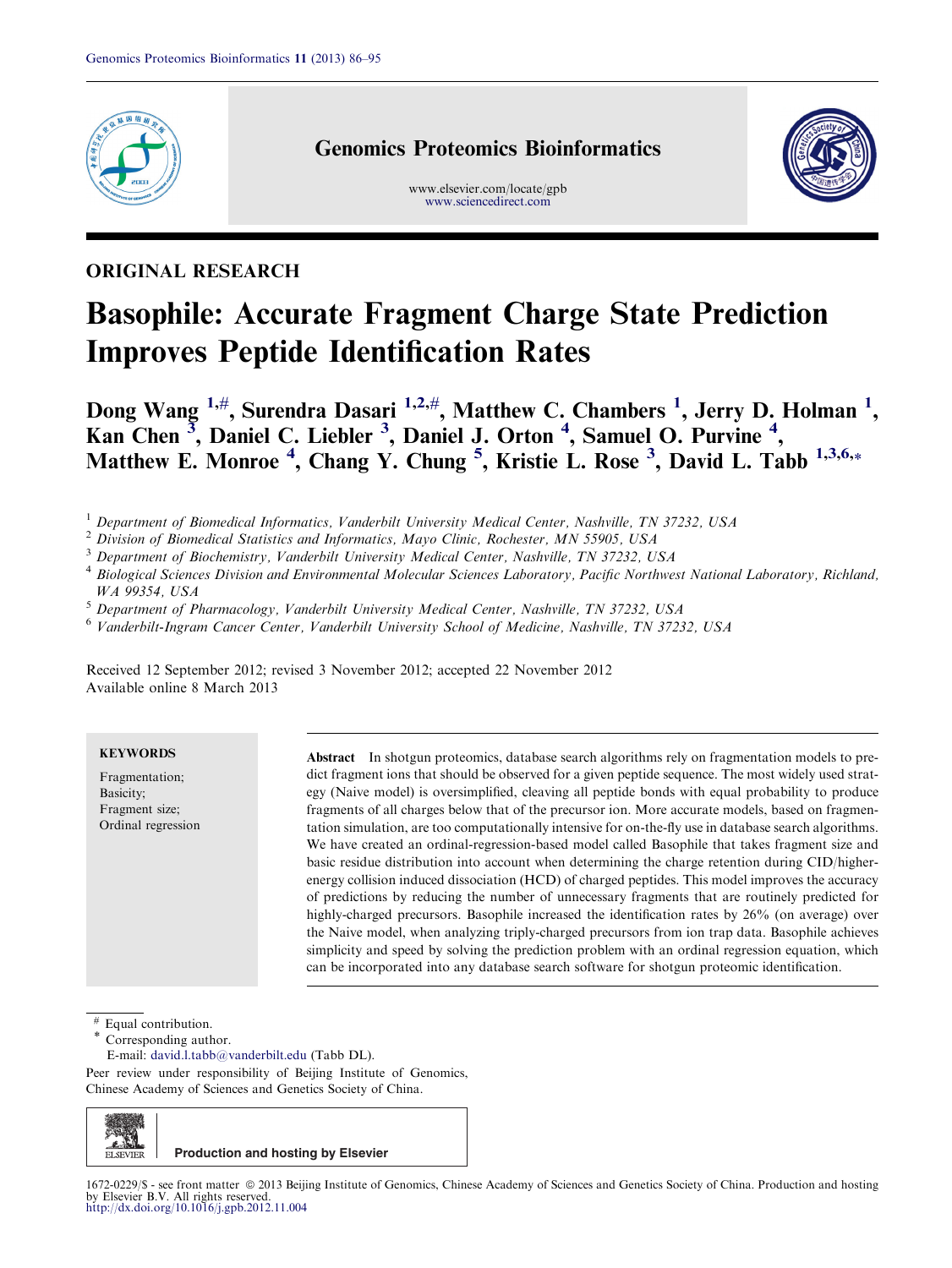# <span id="page-1-0"></span>Introduction

Shotgun proteomics relies heavily on database search software for identifying peptides from tandem mass spectra (MS/MS) [\[1,2\].](#page-8-0) In general, these algorithms enumerate peptides from a protein sequence database, predict their fragmentation spectra, and match them to the experimental MS/MS. Each peptidespectrum match (PSM) is scored on the number of peak matches and mismatches between the predicted and experimental MS/MS. Peptides producing high scoring PSMs are assumed to be present in the sample. The accuracy of a search engine's peptide fragmentation prediction model plays a major role in the success of its scoring method. The Sequest search engine [\[3\]](#page-8-0) introduced the Naive model, which is the most commonly used fragmentation model. This Naive model works under the assumption that all peptide bonds break with equal probability and that each resulting fragment will take on all charges below that of their precursor ion. This model, however, over-predicts the set of fragments expected for each peptide, especially for peptides carrying more than two protons. Therefore, peptide identification can benefit substantially from fragmentation models that generate a set of ions that are most likely to be observed for each sequence.

Several advanced fragmentation models were introduced to improve the prediction accuracy. Kapp et al. [\[4\]](#page-8-0) and Schutz et al. [\[5\]](#page-8-0) produced linear regression models for predicting fragment ion intensities. Elias et al. [\[6\]](#page-8-0) and Arnold et al. [\[7\]](#page-8-0) applied machine learning techniques to derive a decision tree from a number of peptide and fragment attributes to compute the probability of observing a fragment ion's intensity. In a similar fashion, Frank et al. [\[8\]](#page-8-0) predicted the intensity ranks of observable peptide fragments. Zhang [\[9,10\]](#page-8-0) and Sun et al. [\[11\]](#page-8-0) constructed greatly improved methods that produce realistic MS/ MS of a peptide sequence by modeling the gas-phase reaction kinetics and proton mobility. Both machine learning and kinetic models for predicting fragmentation spectra have been shown to be significantly more accurate than *ad hoc* models [\[12\]](#page-8-0). These models, however, tend to be too computationally intensive for routine use in database search algorithms that perform billions of PSMs per raw data file.

In this study, we have created a new fragmentation model, Basophile, for accurately predicting the charges of fragments from a peptide sequence. The observable fragmentation pattern depends on four key components: amino acid composition, size of the peptide, precursor charge state and the dissociation method employed [\[13\]](#page-8-0). Primary fragmentation of a peptide bond is either a charge-directed process, which involves a mobile proton migrating to the bond, or a charge-remote process, which is determined by the delicate balance between the total number of available protons and the number of proton sequestration sites (basic amino acids) [\[14–16\].](#page-8-0) Basophile predicts proton segregation by analyzing the basicity of the N- and C-terminal fragments surrounding a peptide bond. Consequently, Basophile reduces the overall number of fragments predicted for highly-charged  $(>+2)$  precursors. Basophile was trained and tested with large collections of PSMs aggregated from a variety of CID and higher-energy collision induced dissociation (HCD) data sources, and has been implemented in MyriMatch software [\[17\].](#page-8-0) In contrast with machine learning fragmentation models, Basophile is fast, effective and easily brought to bear in database search algorithms.

# Results and discussion

# MS/MS identification of highly-charged  $(> +2)$  precursors is problematic

The Naive model has a predilection to over-predict fragments expected for a peptide, especially if its precursor carries more than two protons. For instance, a Naive fragment table for a high-quality  $+3$  PSM in Figure 1 shows 43% of predicted ions unmatched. On an average, 57% of fragments predicted for CID Orbitrap PSMs never matched. Over-prediction rates are worse for HCD PSMs, with 74% of predicted fragments missing from the corresponding MS/MS scan. This increases the probability of peak matching by random chance for lowresolution or data-independent MS/MS of highly-charged peptides because they are often crowded with peaks. False peak matches in turn reduce the discrimination between correct and incorrect PSMs. Also, as the precursor charge increases, the set of peaks is squeezed into the low  $m/z$  area (Figure 1A), making it more likely that multiple predicted fragments may fall into single  $m/z$  bin, raising the possibility that the search engine matches the same observed peak to multiple predicted



Figure 1 Fragment-peak-matches for a +3 CID PSM of ''TLLEAIDAIEQPSRPTDKPLR''

Short vertical lines (including long dashed and solid lines) represent a predicted fragment ion in  $m/z$  (A) or per peptide bond (B) under the Naive model. Solid red lines indicate observed fragments. The long blue dashed lines in panel A indicate the scan range of the MS/MS spectrum; the rectangles in dotted lines on Panel B indicate that those ions are out of scan range.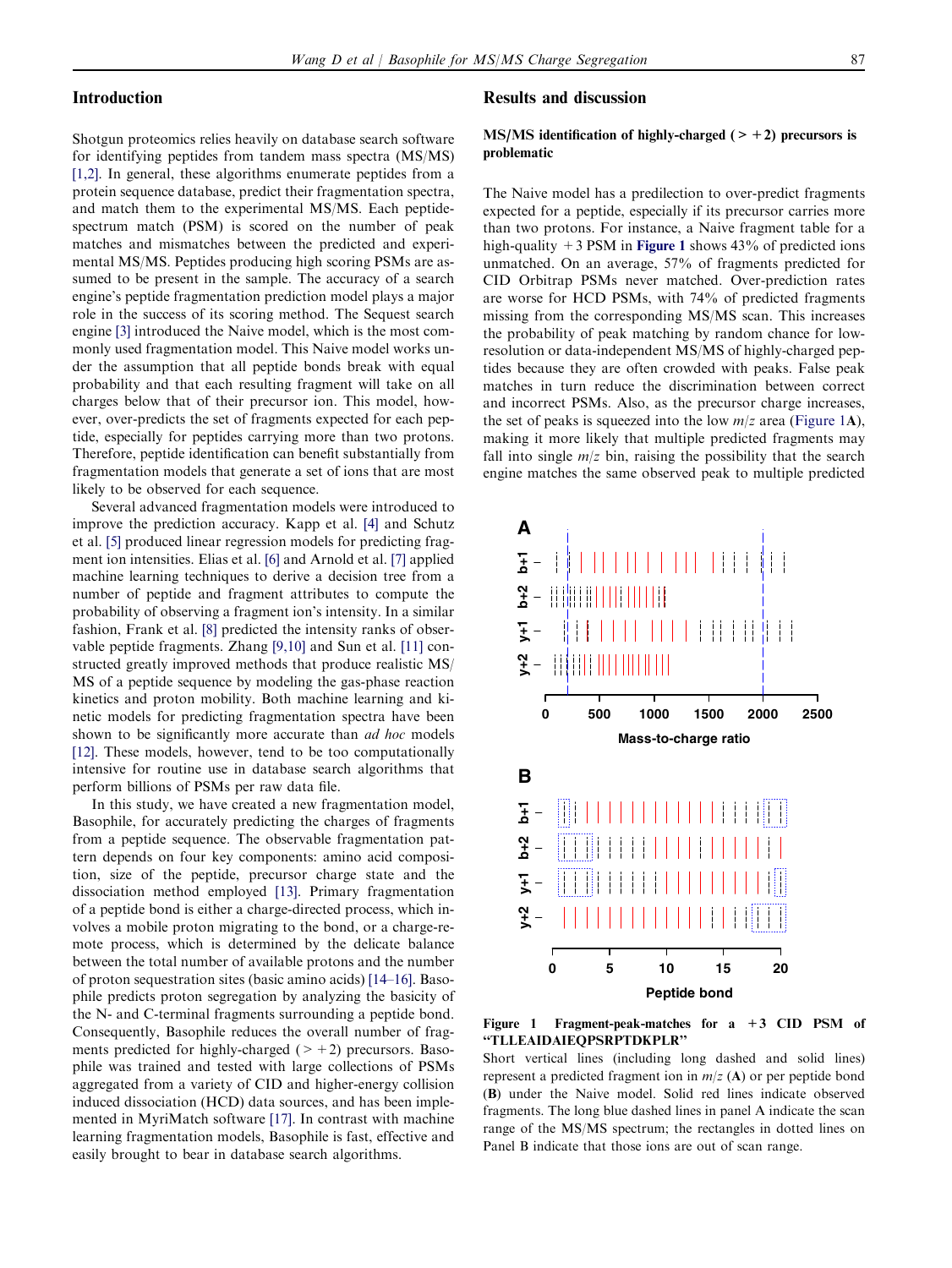peaks. [Figure 1](#page-1-0)B shows patterns of charge segregation. At peptide bonds close to N-term,  $(b + 1; y + 2)$  is the dominant fragment pair; At bonds close to C-term,  $(b + 2; y + 1)$  is the dominant pair. Near the center of the peptide, the pattern of charge segregation is typically ambiguous. This gradual change is the target of the Basophile model.

Identification rates are correspondingly lower for highly charged peptides (Figure 2). Some of the reduced identification is attributable to less informative fragmentation patterns for triply and quadruply charged peptides. If a smaller fraction of peptide bonds is represented by fragment ions in the MS/ MS, less information is available for discriminating between good and random matches. The use of fragmentation models that produce excessive fragment predictions, however, worsens matching further.

#### Constitution of charge segregation events

The Naive model predicts fragments that take on all the charges that are less than the precursor charge, but one fragment of the pair could possibly attract all the protons, leaving the other neutral [\[26,27\]](#page-9-0). For example,  $a + 3$  precursor can take four unambiguous charge segregation events as  $(b + 3)$ ,  $(b + 2; y + 1)$ ,  $(b + 1; y + 2)$ ,  $(y + 3)$  and three ambiguous ones in between. Attempting to model all seven possible outcomes fails because some of these outcomes are more than ten times more common than others. The rare cases have too little information to establish their boundaries properly. Examinations of fragments from identified CID and HCD MS/MS scans revealed the most common charge segregation events for each precursor class. [Figure 3](#page-3-0) summarizes the NIST-CID dataset and Figure S1 summarizes Yeast-Multi-Enzyme-CID and HCD-Orbitrap-Training datasets. Doublycharged precursors fragment in a manner similar to how the Naive model would predict; with a high percentage of bonds producing two singly-charged fragments. Triply-charged precursors yield three main types of outcomes: doubly-charged



Figure 2 MS/MS of highly charged precursors suffers from low identification rates

MyriMatch identified peptides from the Yeast-CPTAC-CID (LTQ-Orbi) dataset, which featured 6 technical replicates for each of the three instruments. The Naive model was employed to predict fragments for matching. IDPicker filtered the PSMs at 2% q-value. Filtered PSMs were segregated by precursor charge state and normalized by the total number of MS/MS acquired with that charge state. MS/MS identification rates dropped dramatically at higher charge states.

N-terminus, doubly-charged C-terminus, or a mix of the two. Quadruply-charged peptides demonstrate that more charges imply more possible outcomes. Basophile training was limited to models of the three most common patterns for  $+3$  (exemplified in **[Figure 4](#page-3-0))** and the five most common outcomes for  $+4$  peptides.

Although all three training sources give similar patterns of charge segregation events, HCD-Orbitrap-Training was different from the others in that  $36\%$  of all bonds in  $+3$  peptides produced only singly-charged y ions. Initially, these bonds were mapped to the event " $b + 2$ ;  $y + 1$ ," leading to a strong bias toward this segregation event. These bonds, however, could also potentially be mapped to the " $b + 1$ ,  $b + 2$ ;  $y + 1$ ,  $y + 2$ " (ambiguous) or " $b + 2$ ;  $y + 1$ " categories. In order to associate these low-information bonds with appropriate categories, we developed an adjustment algorithm for  $+3$ HCD peptides. In brief, ordinal labels were assigned, with " $y + 1$  only" bonds left blank for each peptide. The algorithm then fills the blanks by forcing the list of bonds to a nondecreasing order *(i.e.*, N-terminal basicity category can only increase or stay the same as one moves toward the C-terminus). The detailed algorithm is described in Supplementary File 1. Other fragment evidence sets such as "y + 2 only", " $b + 1$ only" and " $b + 2$  only" did not cause trouble during HCD-Orbitrap-Training as they did not trigger bias or comprise a significant fraction of events. A similar phenomenon was found for +4 peptides on HCD-Orbitrap-Training dataset, and a similar adjustment was applied.

#### Comparison of Basophile models

Three different Basophile models were trained with three diverse collections of PSMs: Basophile-NIST with NIST-CID, Basophile-Yeast with Yeast-Multi-Enzyme-CID and Basophile-HCD with HCD-Orbitrap-Training. Peptides in these three datasets differ in the relative distribution of basic residues and also the dissociation method employed to acquire their MS/MS. Peptides in the NIST-CID and HCD-Orbitrap-Training sets are primarily tryptic, whereas Yeast-Multi-Enzyme-CID contains peptides derived from a variety of digestion enzymes (including Proteinase-K). Also, the first two datasets have low-resolution ion trap CID MS/MS, whereas the last dataset contains high-resolution Orbitrap HCD MS/ MS. All models contain two ordinal regression functions, tailored to predict fragmentation spectra for  $+3$  and  $+4$  precursors, respectively.

The standard error (SE) of regression coefficients for all  $+3$ models was all  $\leq 0.01$ . However, SEs for +4 Basophile-Yeast and Basophile-HCD models were larger than the corresponding Basophile-NIST model, reflecting the use of much larger spectral library for training with Basophile-NIST. We therefore chose the Basophile-NIST model as the preferred variant. However, it is important to note that the values of coefficients derived from all three training sets followed the same order. For instance, all three  $+3$  regression functions have coefficient magnitudes of Arg > His > Lys > L<sub>N</sub> at the N-terminus and Arg  $> Lys > His > L<sub>C</sub>$  at the C-terminus, indicating that coefficients of all models are similar but on a different scale.

We compared the three Basophile models to the Naive model for peptide identification. To accomplish this, all trained models were implemented in the MyriMatch database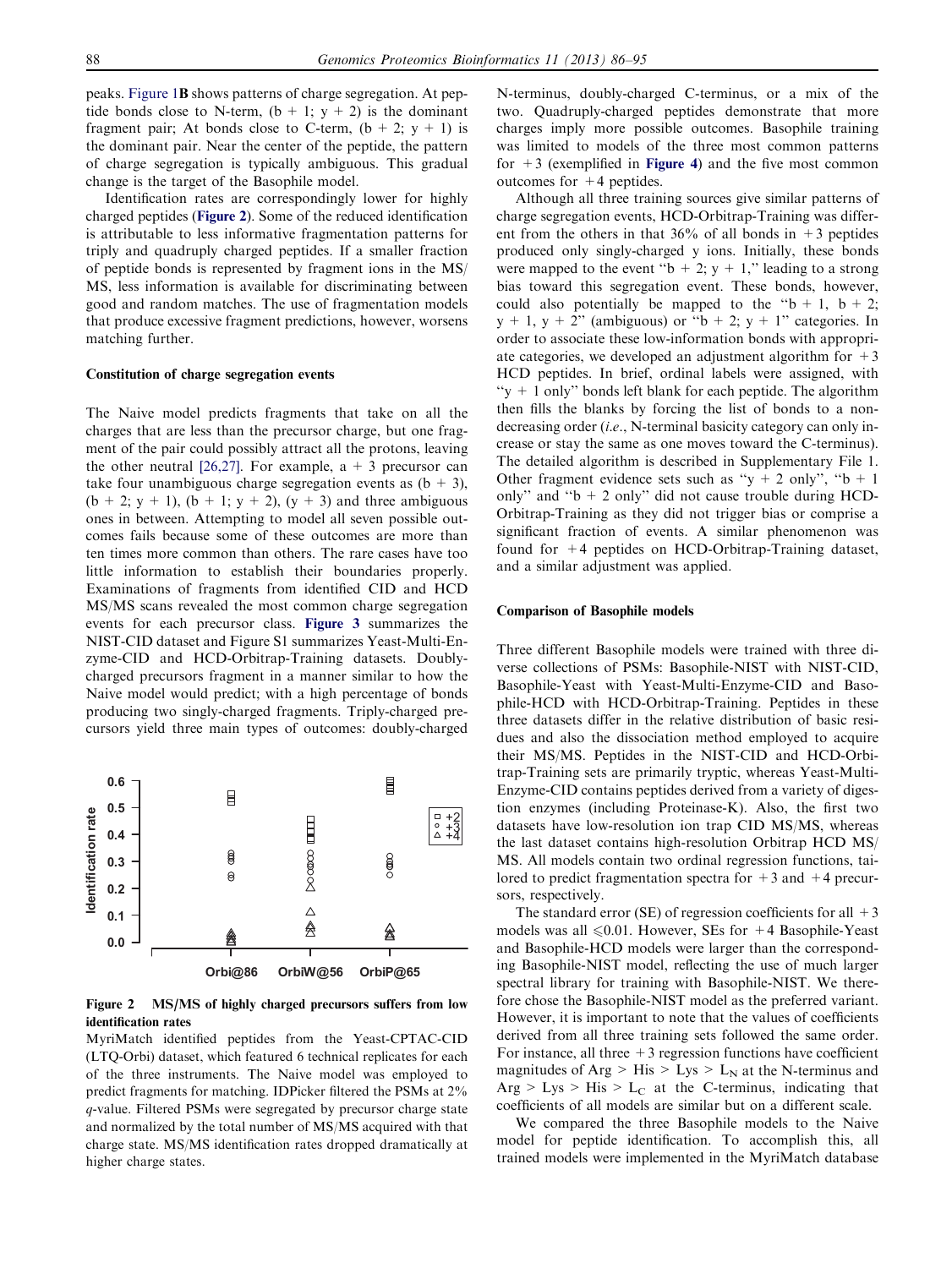<span id="page-3-0"></span>

Figure 3 Precursor charge segregation events observed for NIST-CID peptides

PSMs in the NIST human ion trap spectral library were segregated by charge state. Charge states of the observed N- and C-terminal fragments were assessed for all peptide bonds. Frequencies of precursor charge segregation events are summarized here. Label ''others'' include all ordinal categories which are less than 5% and any other fragment patterns that did not fit a category.



Figure 4 Fragment ion basicity and peptide charge segregation Progressing from the N-terminus to the C-terminus, the basicity of the N-terminal fragment increases and the basicity of the Cterminal fragment decreases. Below the sequence is the ordinal logit calculated from regression function, and the dashed lines are the two cutoff values to distinguish " $+2$  C-term", " $+2$  N-term" and ''Ambiguous charge'' regions.

search engine alongside the Naive prediction model. Searches for each of the four prediction models were run separately on two LTQ datasets (Yeast-CPTAC-CID (LTQ) and Dicty-LTQ) and one HCD dataset (HCD-Orbitrap-Testing) with the standard Multi-Variate Hypergeometrics (MVH) scorer. Figure 5 shows the number of files from the test datasets that "vote" for a particular prediction model by producing the most identified spectra at the same q-value. Basophile-NIST performed slightly better than Basophile-HCD, and both were significantly better than Basophile-Yeast. These results suggested that Basophile-NIST was reasonably robust for modeling HCD fragmentation, even though it was trained on CID spectra.

#### Basophile reduces fragment peak list size

The ability of Basophile-NIST to reduce the number of fragment predictions was compared to that of the Naive model. [Figure 6](#page-4-0) shows the number of fragments predicted and matched by the Naive and Basophile-NIST models, grouped



Figure 5 Comparison of Basophile models and Naive model For each LC–MS/MS experiment, the prediction model that produced the most identifications was given a ''vote.'' Though the HCD-trained Basophile performed well in HCD data, Basophile-NIST performed well across the samples. The Naive model was competitive only in HCD data, reflecting that false positive matching is a smaller detriment in such data.

by the fragment charge state. Compared to the Naive model, Basophile-NIST reduced the number of fragment predictions by an average of 42% with only slight reductions in the number of matched peaks. A majority of predicted  $y + 1$  fragments (70%) were observed, whereas only a small minority of the predicted  $b + 2$  fragments were matched (13%). This is not surprising because the HCD-Orbitrap-Testing dataset was rich in tryptic peptides that do not produce large numbers of  $b + 2$  fragments; a dataset that enriches peptides with Nterminal basic residues might have matched more of these ions.

In contrast to the SQID model [\[28\],](#page-9-0) Basophile produces a Boolean output, stating whether a peak is present or absent, rather than a probability associated with matching an experimental fragment. However, it is completely possible to combine the orthogonal SQID and Basophile models into a hybrid system that will not only assess the precursor charge segregation for a peptide bond, but also the likelihood of observing any fragments produced by dissociation of that bond. This method may also reduce the over-prediction further by erasing peptide bonds from the prediction.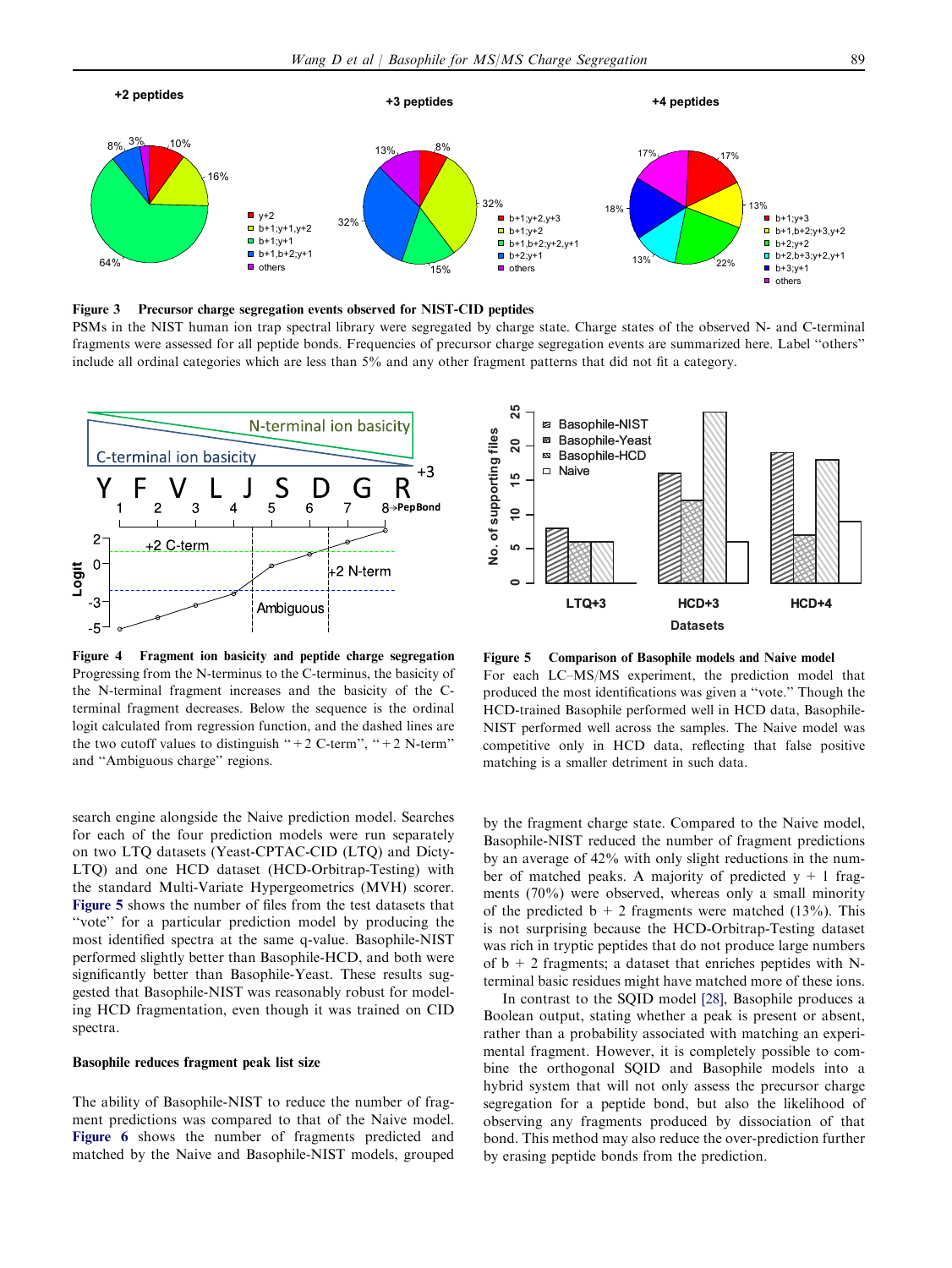<span id="page-4-0"></span>

Figure 6 Basophile improves peak prediction accuracy Basophile reduces the number of fragments predicted for peptide sequences. This reduction has a minimal impact on the number of matched ions for identified peptides, however. For  $+3$  tryptic peptides, the number of matched  $b + 2$  fragments lags behind other classes of fragments.

The reduction of predicted fragments may also prove beneficial to selected reaction monitoring (SRM) experiments. When an SRM is initially designed for an unobserved peptide, a researcher may attempt to monitor all possible fragments that would be produced for it, then reduce the set of fragments screened in further iterations of the SRM assay [\[29\]](#page-9-0). The use of Basophile can reduce the size of the initial set of transitions, enabling fewer mass spectral experiments for the first iteration or enabling the screening of a broader collection of peptides in the same number of experiments.

Processing times are frequently substantial since search algorithms process millions of potential peptide sequences, especially when protein databases come from a big proteome, even though this requirement is compromised nowadays by taking use of modern computational technologies such as multi-threading and computer clusters. Basophile naturally reduces the number of fragment ions by predicting a subset of Naive model, thus reducing the number of peaks compared between experimental and theoretical MS/MS. As a result, Basophile reduces search time. We recorded the time used for searches of Yeast-CPTAC-CID (LTQ) dataset with MVH scorer. Searches were performed on 25 cluster nodes, each with two processor cores. In the ten LTQ files, searches using the Naive model took 42 min on average, while searches using Basophile took 30 min. Over-prediction of fragments for peptides can contribute to the additional time required to search datasets.

#### Effect of the small, but more accurate peak lists on PSM scoring systems

We tested whether the trained Basophile-NIST models could improve peptide identification using the MVH and  $HGT + RST$  score systems. By reducing the number of predicted fragments, Basophile could lose identifications; by improving prediction accuracy, Basophile might reduce false positive matching and gain identifications. [Figure 7](#page-5-0) compares the number of  $+3$  and Figure S2 compares the number of  $+4$  peptides identified in four testing datasets when MyriMatch employed the Basophile-NIST and Naive models for the search. For LTQ-CID datasets, Basophile-NIST consistently improved the  $+3$  peptide identification over Naive models ( $P < 0.01$ ). However, the Basophile-NIST model failed to improve the peptide identifications when analyzing HCD-Orbitrap spectra. It appears that the high-resolution precursor and fragment masses of HCD MS/MS neutralize any advantage gained from accurate fragment prediction, reducing the number of candidates compared to the MS/MS and hence false-positive matching. We tested this hypothesis by comparing the performance of the Basophile-NIST model on +4 precursor MS/MS present in the HCD-Orbitrap-Testing and Yeast-Multi-Enzyme-CID-trypsin datasets. All spectra were searched using the above mentioned protocol. Basophile-NIST did not significantly outperform Naive on  $+4$  MS/MS in both datasets  $(P > 0.05)$ . Because Basophile attempts to model charge segregation as a function of the full peptide sequence, it may fail to recognize cases in which secondary fragmentation occurs (as in HCD, which resembles triple quadrupole CID more than it does ion trap CID). Also, as [Figure 3](#page-3-0) shows, +4 peptides typically have more charge segregation events, which are determined by observable b and y ions. This could lead to misclassifications in the training set, however. For example, if the spectrum is really an ambiguous event  $(b + 1, b + 2,$  $y + 3$ ,  $y + 2$ ), but we only observed  $(y + 2, b + 2)$ , then we would mistakenly code it an ''unambiguous event''. The more the protons carried by a peptide, the higher the chance we erroneously classify it. What is more, we have far fewer training samples for  $+4$  peptides than  $+3s$ . These are the two main reasons that  $+4$  identifications are unexpectedly low.

We also tested Basophile-NIST on multiple LTQ–Orbitrap datasets. It turned out that the number of identifications did not consistently gain. For example, the Basophile gained  $+3$ identifications on Yeast-Multi-chymo by 6%, on Yeast-Multi-trypsin by  $2\%$ , but lost  $+3$  identifications on Yeast-CPTAC-CID (ORBI) by 3% when we use MVH scorer. As a result, Basophile-NIST did not perform consistently better than the Naive model on LTQ–Orbitrap datasets.

Both MVH and the hypergeometric and rank sum tests (HGT + RST) benefited from Basophile in LTQ dataset for +3 peptide identifications. The average improvement was  $30\%$  under HGT + RST system, and  $20\%$  under MVH system, indicating that  $HGT + RST$  system benefited more from reduced but more accurate predicted fragment list. These findings indicate the interdependence of fragment prediction and PSM scoring systems; a change in one frequently alters performance in the other. Models like Basophile may result in a spectrum being compared to some predictions that are dense with peaks and others that contain relatively few peaks. If a scorer is designed to normalize away these differences by taking into account the density of the spectrum prediction (as is the case for the HGT model), it can benefit from more accurate predictions. In contrast, when a scorer tends to give higher scores on average to predictions that are denser in peaks (as is true for MVH), more accurate predictions may provide less benefit.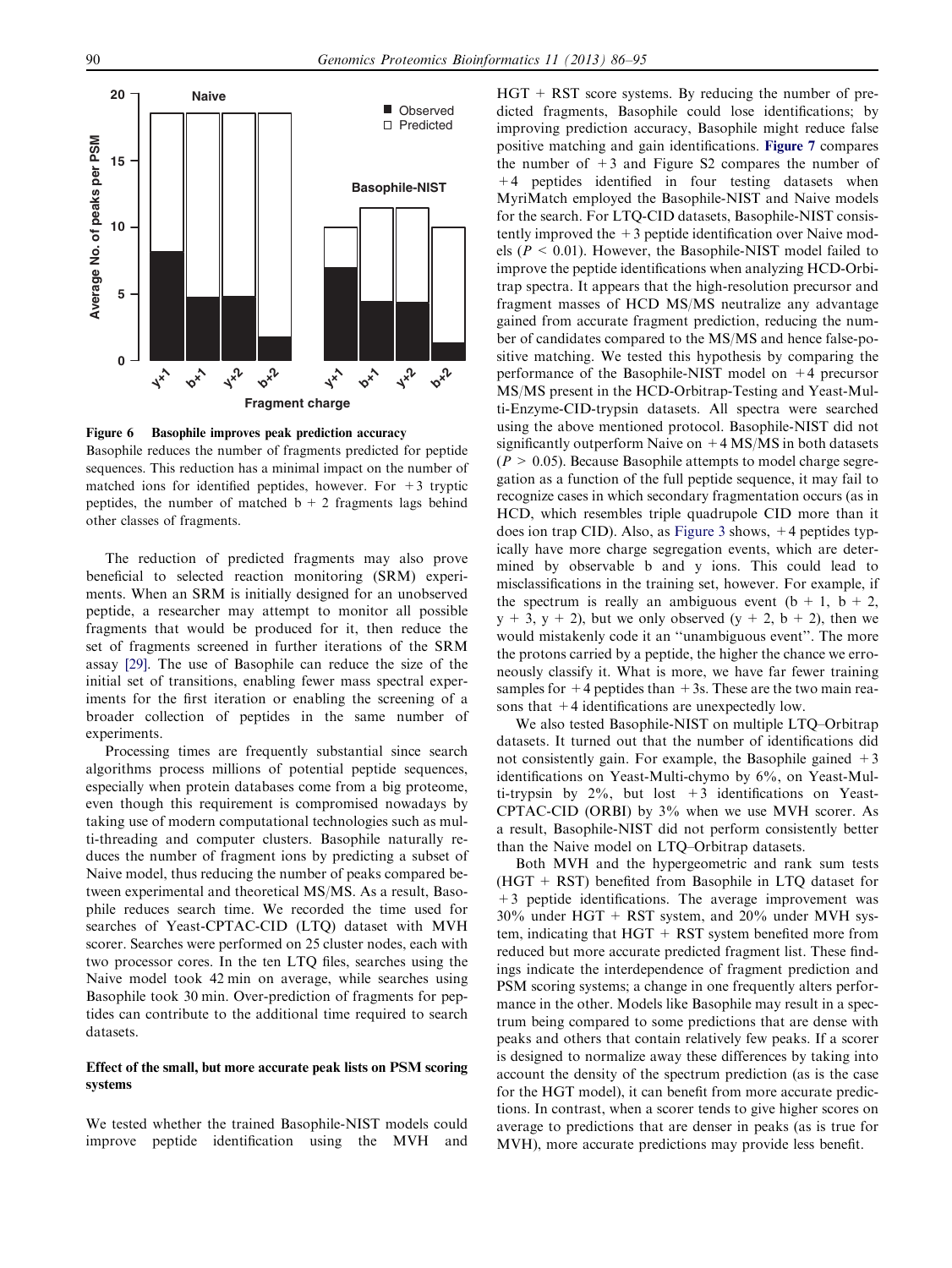<span id="page-5-0"></span>

Figure 7 Comparison of Basophile and Naive models on  $+3$  peptides identified MyriMatch employed Basophile-NIST and Naive models for the search of +3 peptides in two LTQ datasets, Yeast-CPTAC-CID (LTQ) (A) and Dicty-LTQ (B), and one HCD Orbitrap dataset, HCD-Orbitrap-Testing (C). Reduced but more accurate peak list benefits both scorers by improved peptide identifications in low resolution data, but not in high resolution ones. IDs on axes indicate identification of peptides. Legend in panel A applies to all panels.



Figure 8 Comparison of Basophile and BRCount model on  $+3$  peptides identified

MyriMatch employed Basophile-NIST and BRCount model for the search. Basophile-NIST outperformed the latter by improved peptide identifications on low resolution data, but failed on high resolution ones.

#### Comparison of Basophile model and BRCount model

**Conclusion** 

The BRCount model, adapted from a description on the Protein Prospector website ([prospector.ucsf.edu/\)](http://www.prospector.ucsf.edu) and communications with Robert Chalkley, predicts maximum fragment charge based on the count of basic sites (including both basic side chains and the N-terminus) contained in a fragment. Both Basophile and BRCount models count basic residues for prediction, but Basophile is trained from identified spectra and incorporates overall fragment length, while BRCount is a simple heuristic.

Basophile-NIST model performed better than the BRCount model when searching  $+3$  precursors (Figure 8). Compared to the BRCount model, Basophile-NIST increased the  $+3$  identification rates by 27% ( $P < 0.001$ ) and 36% ( $P < 0.01$ ) when using Yeast-CPTAC-CID (LTQ) and Dicty-LTQ datasets, respectively. However, Basophile-NIST did not outperform the BRCount model when using  $+3$  precursors from HCD-Orbitrap-Testing dataset and +4 precursors from all datasets  $(P > 0.05)$ . Comparisons in quadruply charged peptides are illustrated in Figure S3.

Basophile was designed to rapidly predict peptide fragmentation spectra  $(m/z$  values) from sequences that are matched to MS/MS of  $+3$  and  $+4$  precursors. The model improves the accuracy of predictions by reducing the number of unnecessary fragments that are routinely predicted for high charge state precursors. By predicting fewer fragments, Basophile potentially could fail to match observed fragments; by increasing prediction accuracy, Basophile gains identifications by reducing false positive matching. Basophile balances the two forces, making significant improvements for  $+3$  identifications and achieving equivalent performance for  $+4$  identifications compared with the Naive model. Basophile noticeably outperforms the BRCount model consistently in  $+3$  identifications. Basophile also achieves simplicity and speed by solving the prediction problem with an ordinal regression equation that can be easily incorporated into the existing database search software for shotgun proteomic identification.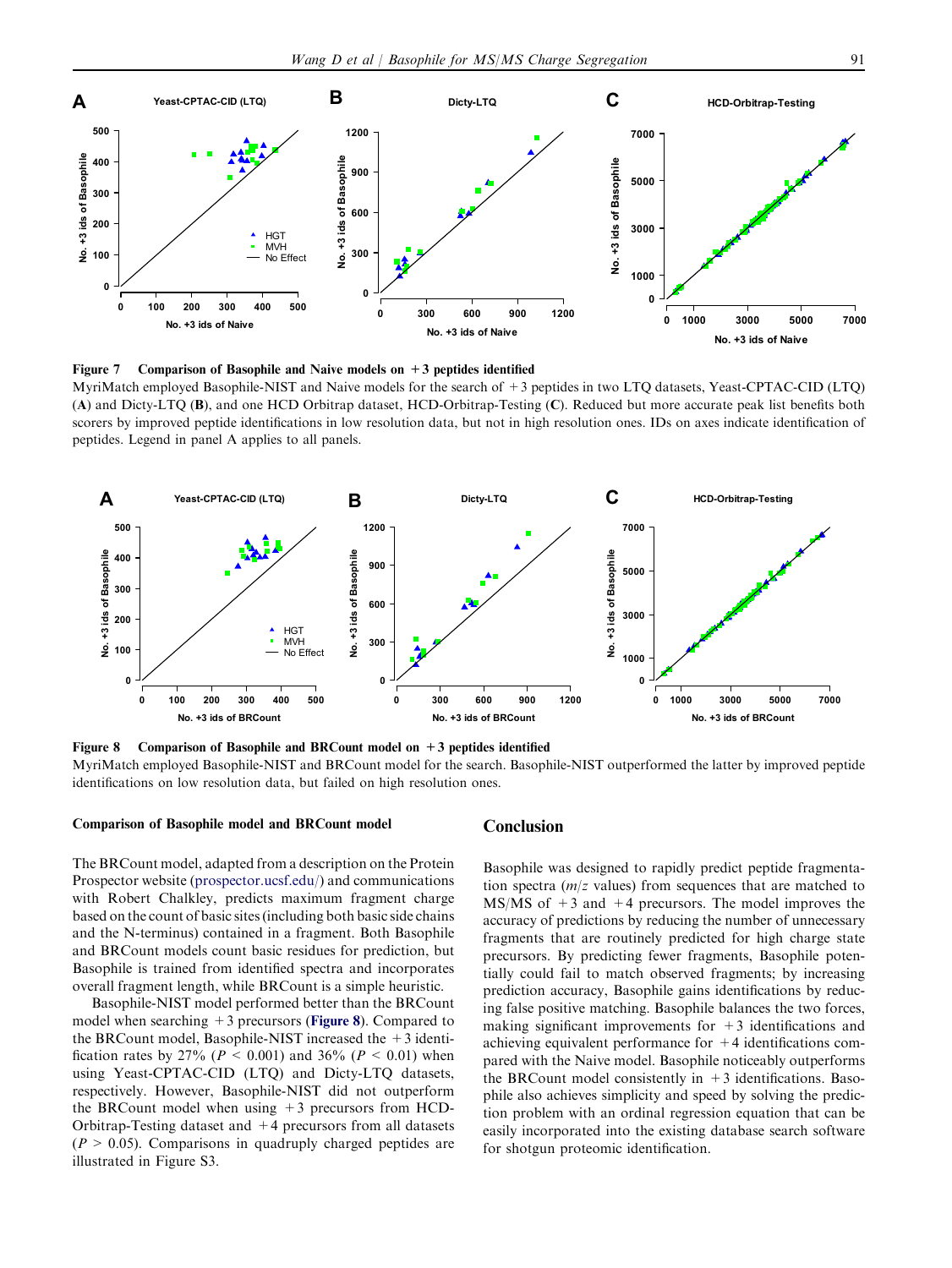|            | Data                             | <b>Species</b> | Instrument       | Enzyme              | Experiments |
|------------|----------------------------------|----------------|------------------|---------------------|-------------|
| Baso-NIST  | NIST-CID                         | H. sapiens     | Various ion trap | Principally trypsin | 703         |
| Baso-Yeast | Yeast-Multi-trypsin <sup>a</sup> | S. cerevisiae  | Orbitrap         | Trypsin             | 6           |
|            | Yeast-Muti-chymo                 | S. cerevisiae  | Orbitrap         | Chymotrypsin        | 6           |
|            | Yeast-Multi-lysC                 | S. cerevisiae  | Orbitrap         | $Lys-C$             | 45          |
|            | Yeast-Multi-proK                 | S. cerevisiae  | Orbitrap         | Proteinase K        | 18          |
| Baso-HCD   | HCD-Orbitrap-Training            | M. musculus    | Orbitrap Velos   | Trypsin             | 19          |
|            | HCD-Orbitrap-Training            | C. elegans     | Orbitrap Velos   | Trypsin             | 12          |
|            | HCD-Orbitrap-Training            | E. coli        | Orbitrap Velos   | Trypsin             |             |
|            | HCD-Orbitrap-Training            | C. griseus     | Orbitrap Velos   | Trypsin             | 94          |
| Testing    | Yeast-CPTAC-CID(LTO)             | S. cerevisiae  | <b>LTO</b>       | Trypsin             | 10          |
|            | Dicty-LTO                        | D. discoideum  | <b>LTO</b>       | Trypsin             | 10          |
|            | HCD-Orbitrap-Testing             | S. oneidensis  | Orbitrap Velos   | Trypsin             | 59          |
| Other      | Yeast-CPTAC-CID(ORBI)            | S. cerevisiae  | Orbitrap         | Trypsin             | 18          |

<span id="page-6-0"></span>Table 1 Datasets used in this study

Note: The "Experiments" column reports the numbers of LC–MS/MS experiments included in each dataset. <sup>a</sup> These data were used for training Basophile–Yeast and testing other Basophile models.

#### Materials and methods

#### **Datasets**

We gathered a diverse collection of peptide fragmentation spectra (MS/MS) for training and testing the Basophile model. Table 1 summarizes the datasets used in this study. Detailed sample processing protocols are included in Supplementary File 2. The RAW data files are available from the EDRN Catalog and Archive Service ([http://cancer.jpl.nasa.gov/ecas/\)](http://www.cancer.jpl.nasa.gov).

#### NIST-CID

For this dataset, we used the November 29, 2011 version of the human ion trap spectral library from the National Institute of Standards and Technology (NIST). This library contains representative CID-MS/MS spectra for more than 190,539 distinct peptides collected from human samples [\[18\].](#page-8-0) A majority of the candidates (68%) in the library are tryptic peptides, which include the following numbers of precursors by charge state:  $+2$ : 165 K,  $+3$ : 85 K and  $+4:30 K.$ 

#### Yeast-CPTAC-CID

Yeast whole cell lysates were previously analyzed at Vanderbilt University (Nashville, TN) as part of the Clinical Proteomic Technology Assessment for Cancer (CPTAC) initiative [\[19,20\]](#page-8-0). Proteins from the lysates were reduced with dithiothreitol (DTT), alkylated with iodoacetamide (IAA) and digested with trypsin. Peptide mixtures were subjected to replicate LC–MS/MS analyses using either an LTQ or an LTQ–Orbitrap mass spectrometer (Thermo-Fisher, Waltham, MA). A total of 262 and 42 K CID-MS/MS were collected from LTQ and LTQ–Orbitrap analyses, respectively.

#### Yeast-Multi-Enzyme-CID

Proteins from yeast whole cell lysates were reduced with DTT and alkylated with IAA. The protein mixture was appor-

tioned into four aliquots, each of which was digested with trypsin, chymotrypsin, lys-C or proteinase-K, respectively (the individual dataset was then named as Yeast-Multi-trypsin, Yeast-Multi-chymo, Yeast-Multi-lysC and Yeast-MultiproK, respectively). Resulting peptide mixtures were analyzed independently in replicates on an LTQ–Orbitrap mass spectrometer using LC–MS/MS at Vanderbilt University. A total of 664 K CID-MS/MS spectra were collected from all analyses.

#### Dicty-LTQ-CID

Membrane proteins were extracted from cultured Dictyostelium discoideum cells, reduced with DTT, alkylated with IAA and digested using porcine trypsin. The 10 different peptide mixtures were analyzed on an LTQ-XL mass spectrometer in LC–MS/MS analyses at Vanderbilt University. A total of 169 K CID MS/MS spectra were collected.

#### HCD-Orbitrap

A diverse collection of HCD MS/MS spectra was assembled from 5 different samples: Mus musculus brain tissue, Caenorhabditis elegans cells, Escherichia coli cells, Cricetulus griseus cells, and Shewanella oneidenesis MR-1 (formerly Shewanella putrefaciens) cells. Chi et al. [\[21\]](#page-9-0) analyzed the C. elegans and M. musculus samples at the National Institute of Biological Sciences (Beijing, China). E. coli cells were analyzed at Vanderbilt University's Mass Spectrometry Research Center. Baycin et al. [\[22\]](#page-9-0) analyzed the C. griseus cells at Johns Hopkins University (Baltimore, MD). S. oneidenesis MR-1 cells were analyzed at Pacific Northwest National Laboratory (Richmond, WA). Sample processing protocols are detailed in Supplementary File 2 and summarized here. In brief, proteins from these samples were reduced with DTT, alkylated with IAA and digested with trypsin. Peptide mixtures were subjected to replicate LC–MS/ MS analyses using LTQ–Orbitrap mass spectrometers located at the respective institutions. A total of 211, 105, 16, 855 K and 1.19 million HCD MS/MS spectra were collected from M. musculus, C. elegans, E. coli, C. griseus and S. oneidenesis MR-1 samples, respectively. Data from the first four samples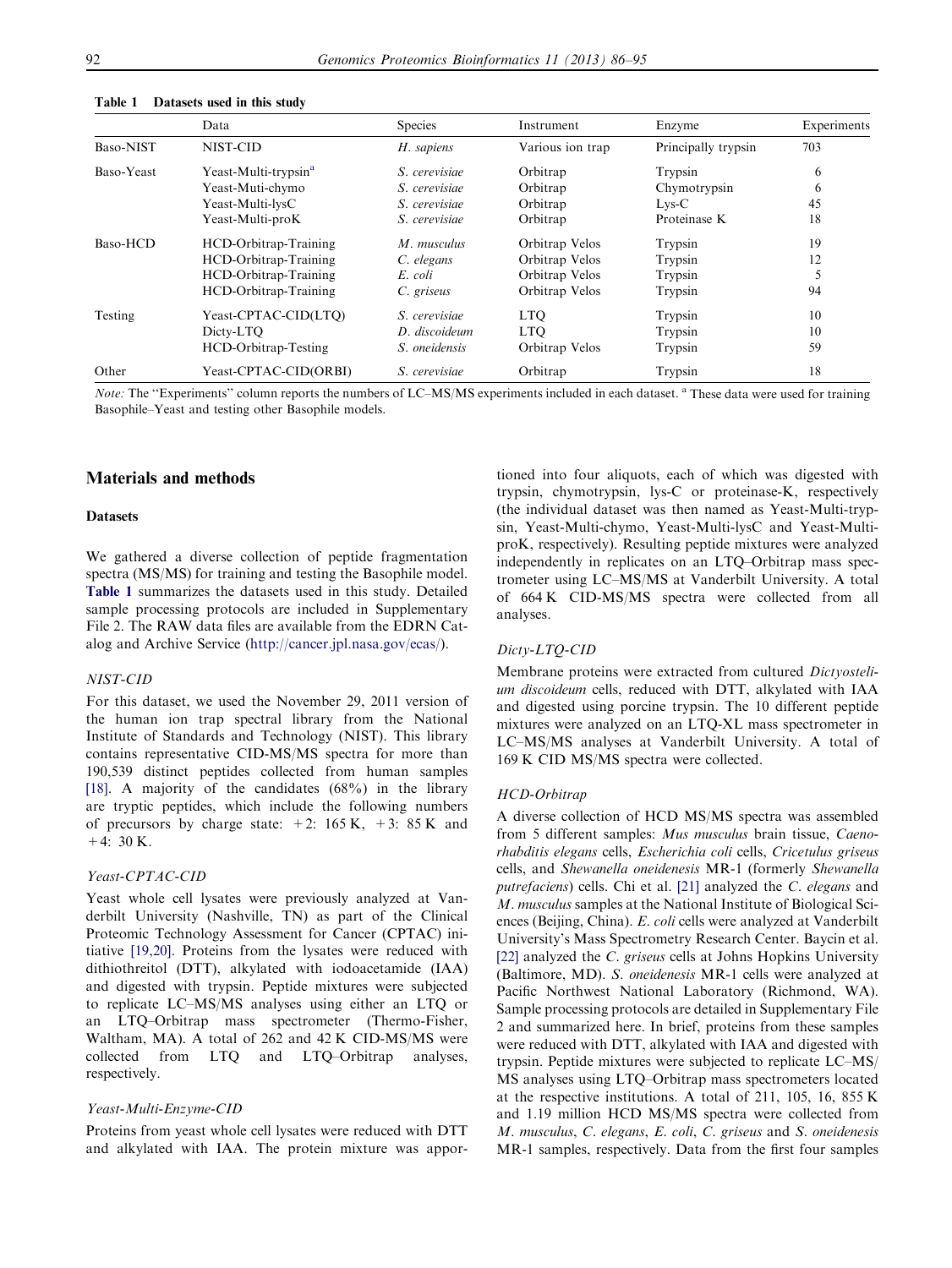were used to train the Basophile-HCD model (''HCD-Orbitrap-Training''), whereas S. oneidenesis MR-1 data were reserved for testing Basophile (''HCD-Orbitrap-Testing'').

Raw data produced by the mass spectrometers were transcoded into either mzML or mz5 format using the msConvert tool of the ProteoWizard library [\[23\]](#page-9-0) for further processing.

#### Peptide identification and results filtering

MS/MS spectra were identified using MyriMatch database search software. A complete list of MyriMatch search parameters are presented in Table S1. MyriMatch was configured to derive semitryptic peptides from the sequence database while looking for the following variable modifications: carbamidomethylation of cysteine  $(+57.0125 \text{ Da})$ , oxidization of methionine  $(+15.996 \text{ Da})$ , and formation of pyro-glutamic acid from N- terminal glutamines  $(-17.0265 \text{ Da})$ . When modified, the software used the Basophile model for augmenting the theoretical MS/MS predictions for  $+3$  and  $+4$  precursors.

MyriMatch matched peaks between experimental and predicted MS/MS. Resulting PSMs were scored with three different systems: MVH, HGT and RST. The MVH system segregates experimental peaks into three intensity classes and measures the point probability of matching a given combination of peaks by random chance using a multivariate hypergeometric distribution [\[17\]](#page-8-0). The HGT system employs a hypergeometric distribution to measure the  $P$  value of obtaining more than the observed number of peak matches between the predicted and experimental MS/MS by random chance [\[18\]](#page-8-0). The RST system ranks experimental MS/MS peaks by increasing order of intensity, computes the intensity rank sum of peak matches, and estimates the  $P$  value of obtaining a better rank sum by random chance via a normal distribution [\[18\]](#page-8-0). MyriMatch was configured to sort the spectrum matches using either the MVH point probability or a  $P$  value derived from combining HGT and RST scores via Fisher's method. The software produces peptide identifications in standard pep-XML formatted files. IDPicker [\[24\]](#page-9-0) filtered peptide identifications from all searches at a q-value [\[25\]](#page-9-0) of 2% using either MVH score or an optimized combination of HGT and RST scores.

#### Pattern of charge segregation events for highly charged peptides

Basophile was trained to predict fragment charge segregation for highly charged precursors. Three different models were trained using high-quality peptide identifications derived from ''NIST-CID'', ''Yeast-Multi-Enzyme-CID'' and ''HCD-Orbitrap-Training'' datasets [\(Table 1](#page-6-0)). Evidence of observed fragment ions for a PSM can be grouped in terms of charge segregation. Peptide bonds close to the N-terminus produce longer y ions than b ions; similarly, y ions near the N-terminus are likely to contain more basic residues than b ions. These two factors imply that y ions near the N-terminus compete more strongly for the protons that ionized the intact peptide. Conversely, when fragmentation occurs near the C-terminus, the b ions are longer and contain more basic residues. We separated the possible outcomes from charge segregation into regions of unambiguous and ambiguous charge segregations. For example,  $a + 3$  precursor can produce four unambiguous charge segregation outcomes: a triply-charged y ion  $(y + 3)$ , a doubly-charged y ion and singly-charged b ion  $(b + 1; y + 2)$ , a singly-charged y ion and doubly-charged b ion  $(b + 2)$ ;  $y + 1$ , and a triply-charged b ion (b + 3). For some peptide bonds, both outcomes may result; for example, a peptide bond may produce both singly and doubly-charged b and y ions. For +3s, three ambiguous regions fall between the four unambiguous outcome regions. Because these outcomes are not all equally spaced for peptides, we opted to emphasize only the most common charge segregation outcomes in Basophile, as discussed in subsection ''Constitution of charge segregation events.''

#### Ordinal regression-training of Basophile

Peptides from raw MS/MS data (Yeast-Multi-Enzyme-CID and HCD-Orbitrap-Training) were identified with MyriMatch software configured to use MVH score as primary sort order for matches. IDPicker filtered the resulting peptide identifications at a stringent 2% q-value. PSMs were grouped by precursor charge state and peptide sequence (including modifications). We selected the highest scoring MS/MS from each group for training.

Ordinal regression is a classification algorithm that deals with data with multiple outcomes, which models the probability of observing a positive outcome by using a sigmoid function:  $p = h(x) = \frac{1}{1 + e^{-\beta x}}$ , where  $\beta x$  denotes the product of vectorized coefficients and factors. This is equivalent to logit =  $log(\frac{p}{1-p}) = \beta x$ . This logit function then gives cutoff values to discriminate neighboring ordinal outcomes. Given a peptide cleavage site, Basophile computes the logit value (logarithmic odds) of observing a charge segregation event using an ordinal logistic regression function:  $\log(\frac{p}{1-p}) = \beta_1 R_N + \beta_2 H_N +$  $\beta_3 K_N + \beta_4 L_N + \beta_5 R_C + \beta_6 H_C + \beta_7 K_C + \beta_8 L_C$ , where  $R_N$ ,  $H_N$ , and  $K_N$  are number of Arg, His and Lys residues in N-terminal fragment;  $R_C$ ,  $H_C$ , and  $K_C$  are number of Arg, His, and Lys residues in C-terminal fragment;  $L_N$  and  $L_C$  are number of other residues at N- and C-terminals, respectively.

Two training tables (one each for  $+3$  and  $+4$  precursors) were generated from the above PSMs of each dataset by custom software. Each row of the table corresponds to a peptide bond in a PSM. The row summarizes the counts of residues  $(R_N, H_N, K_N, R_C, H_C, K_C, L_N$  and  $L_C$ ) for each peptide bond as well as the set of fragment ions observed in the MS/MS. The table generator removed noise peaks from the spectra using a 95% total ion current (TIC) threshold filter [\[17\]](#page-8-0). Having located the set of fragment ions for a given bond from the MS/MS spectrum, the software maps the fragment evidence to an ordinal label to describe the charge segregation outcome region. For example, if y ions from a bond of a triply-charged peptide were observed in both singly and doubly-charged form, the software would map this bond to a charge ambiguity region where both termini were capable of attracting two of the three protons. Table S2 presents a complete list of charge segregation events and evidence of observed fragment ions monitored for  $+3$  and  $+4$  precursors, while Table S3 presents a sample training table generated from triply-charged PSMs.

We employed ordinal logistic regression to process each training table and derive an ordinal logit function for predicting fragment charge states from the fragment basicity. A 5-fold cross-validation strategy was used to avoid over-fitting of the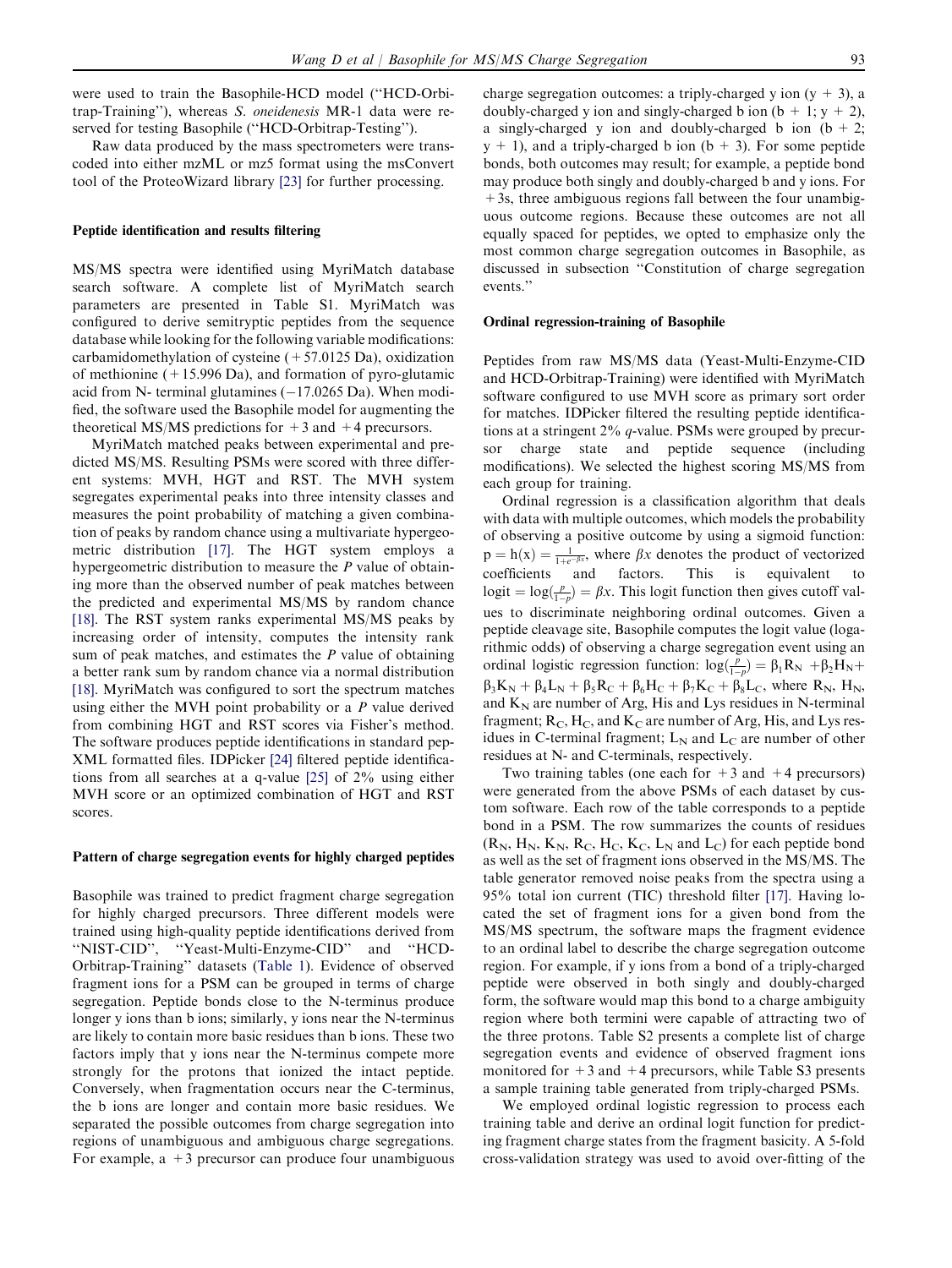<span id="page-8-0"></span>function to the data. The regression provided weights for the basicity calculation function and decision table to predict which segregation region best models a given peptide bond. Table S4 presents the detailed ordinal functions of the trained models and the corresponding decision values. We implemented these advanced fragment prediction models for  $+3$ and +4 precursors in MyriMatch alongside the Naive model. For comparison, we implemented a simple basic residue count (equal weights) based fragment charge state predictor in MyriMatch (BRCount model). This model allows the fragments to take on any charge below that of their precursor and less than or equal to the number of basic residues in that fragment. Searches with BRCount model followed the same pipeline. MyriMatch can be instructed at run time to apply a particular model for the database search.

#### Testing the efficacy of Basophile

High resolution precursor and fragments in the ''HCD-Orbitrap-Testing'' dataset were utilized to measure the efficacy of Basophile in reducing the number of fragments predicted for peptides. The MS/MS of  $+3$  and  $+4$  precursors were identified with the MyriMatch database search engine configured to use the Naive model for MS/MS prediction and MVH for results ranking. IDPicker filtered the resulting peptide identifications with MVH score to a stringent 2%  $q$ -value. Custom software in the  $C#$  programing language inspected each PSM, independently recapitulated the fragment predictions using Naive and Basophile-NIST models, matched the predicted fragments to experimental peaks and assessed the number of fragment hits and misses by each fragment charge state.

## Authors' contributions

DLT supervised the project. DW developed the methodology, trained and tested Basophile. SD provided data sources for CID-NIST datasets, and provided the new scoring system, HGT and RST, in MyriMatch. Both authors contributed to project design. MCC provided experimental technical support. JDH provided manuscript review. The other authors provided datasets for training and testing. The first draft of the manuscript was drafted by DW, and SD rewrote several sections and contributed additional text. DLT completed final revisions. All authors read and approved the final manuscript.

# Competing interest

The authors declared no conflict of interest.

# Acknowledgements

This work was supported by the National Library of Medicine training grant (Grant No. 5T15LM007450-10). The authors gratefully acknowledge public datasets provided by Mengqiu Dong (NIBS) and Deniz Baycin (JHU).

#### Supplementary material

Supplementary data associated with this article can be found, in the online version, at [http://dx.doi.org/10.1016/j.gpb.2012.](http://dx.doi.org/10.1016/j.gpb.2012.11.004) [11.004.](http://dx.doi.org/10.1016/j.gpb.2012.11.004)

## References

- [1] Aebersold R, Mann M. Mass spectrometry-based proteomics. Nature 2003;422:198–207.
- [2] Washburn MP, Wolters D, Yates 3rd JR. Large-scale analysis of the yeast proteome by multidimensional protein identification technology. Nat Biotechnol 2001;19:242–7.
- [3] Eng J, McCormack A, Yates III J. An approach to correlate tandem mass-spectral data of peptides with amino acid sequences in a protein database. J Am Soc Mass Spectrom 1994;5:976–89.
- [4] Kapp EA, Schütz F, Reid GE, Eddes JS, Moritz RL, O'Hair RA, et al. Mining a tandem mass spectrometry database to determine the trends and global factors influencing peptide fragmentation. Anal Chem 2003;75:6251–64.
- [5] Schütz F, Kapp EA, Simpson RJ, Speed TP. Deriving statistical models for predicting peptide tandem MS product ion intensities. Biochem Soc Trans 2003;31:1479–83.
- [6] Elias JE, Gibbons FD, King OD, Roth FP, Gygi SP. Intensitybased protein identification by machine learning from a library of tandem mass spectra. Nat Biotechnol 2004;22:214–9.
- [7] Arnold RJ, Jayasankar N, Aggarwal D, Tang H, Radivojac P. A machine learning approach to predicting peptide fragmentation spectra. Pac Symp Biocomput 2006;11:219–30.
- [8] Frank AM. Predicting intensity ranks of peptide fragment ions. J Proteome Res 2009;8:2226–40.
- [9] Zhang Z. Prediction of low-energy collision-induced dissociation spectra of peptides. Anal Chem 2004;76:3908–22.
- [10] Zhang Z. Prediction of low-energy collision-induced dissociation spectra of peptides with three or more charges. Anal Chem 2005;77:6364–73.
- [11] Sun S, Meyer-Arendt K, Eichelberger B, Brown R, Yen CY, Old WM, et al. Improved validation of peptide MS/MS assignments using spectral intensity prediction. Mol Cell Proteomics 2007;6:1–17.
- [12] Li S, Arnold RJ, Tang H, Radivojac P. On the accuracy and limits of peptide fragmentation spectrum prediction. Anal Chem 2011;83:790–6.
- [13] Paizs B, Suhai S. Fragmentation pathways of protonated peptides. Mass Spectrom Rev 2005;24:508–48.
- [14] Jones JL, Dongre AR, Somogyi A, Wysocki VH. Sequence dependence of peptide fragmentation efficiency curves determined by electrospray ionization/surface-induced dissociation mass spectrometry. J Am Chem Soc 1994;116:8368–9.
- [15] Dongré AR, Jones JL, Somogyi A, Wysocki VH. Influence of peptide composition, gas-phase basicity, and chemical modification on fragmentation efficiency: evidence for the mobile proton model. J Am Chem Soc 1996;118:8365–74.
- [16] Wysocki VH, Tsaprailis GT, Smith LL, Breci LA. Mobile and localized protons: a framework for understanding peptide dissociation. J Mass Spectrom 2000;35:1399–406.
- [17] Tabb DL, Fernando CG, Chambers MC. MyriMatch: highly accurate tandem mass spectral peptide identification by multivariate hypergeometric analysis. J Proteome Res 2007;6: 654–61.
- [18] Dasari S, Chambers MC, Martinez MA, Carpenter KL, Ham AJ, Vega-Montoto LJ, et al. Pepitome: evaluating improved spectral library search for identification complementarity and quality assessment. J Proteome Res 2012;11:1686–95.
- [19] Dasari S, Chambers MC, Slebos RJ, Zimmerman LJ, Ham AJ, Tabb DL. TagRecon: high-throughput mutation identifi-